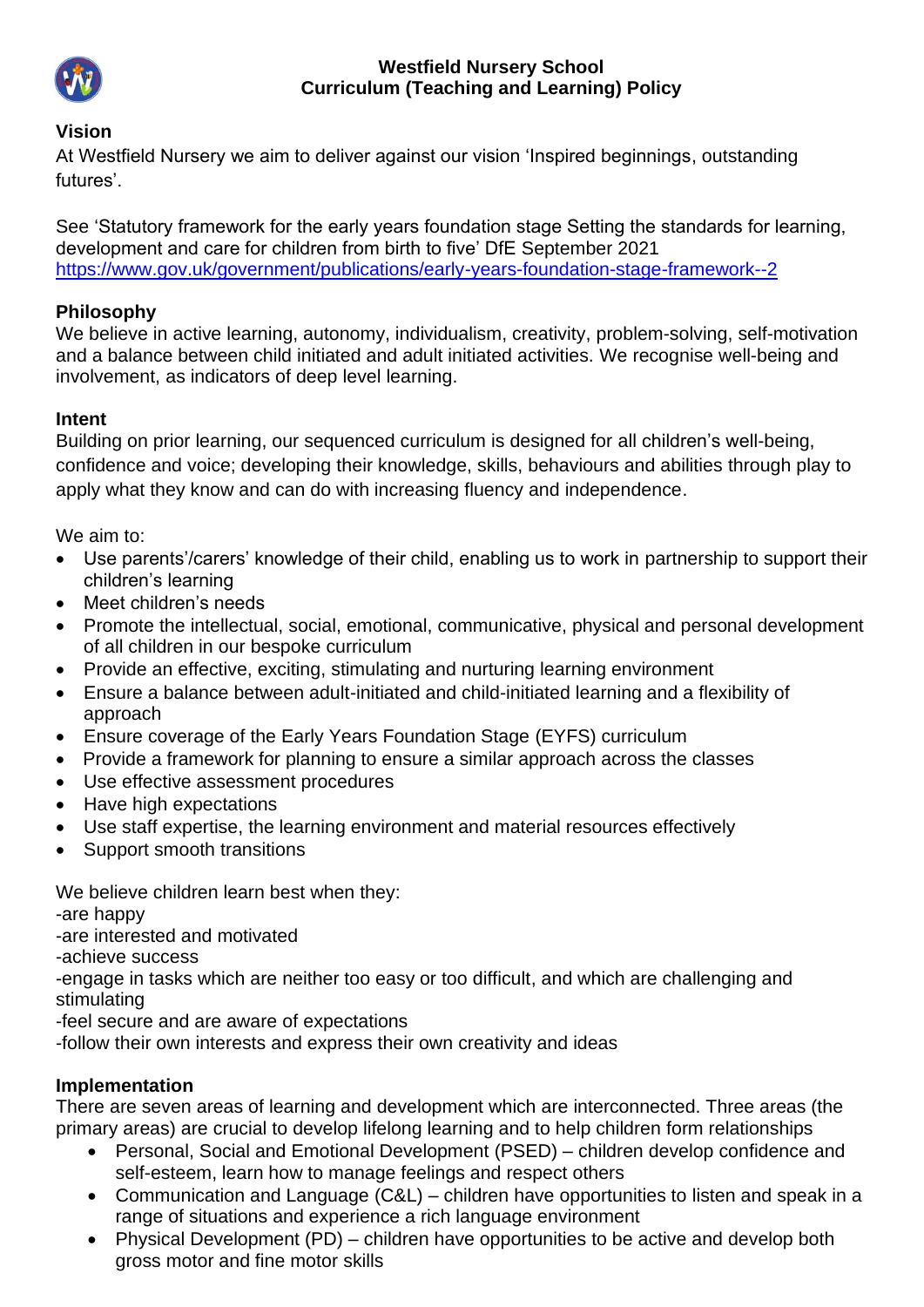The primary areas are strengthened and applied through four specific areas:

- Literacy (Lit) involves children learning how begin to read and write
- Mathematics (MD) children have opportunities to develop counting and calculation skills, to use numbers in everyday activities and recognise and describe shapes and measures
- Understanding of the World (UTW) children have opportunities to find out about people and communities, the environment, places and times
- Expressive Arts and Design (EAD) involves exploring feelings and ideas through art and design, music, dance and being imaginative

# **Our Nursery Curriculum**

Our Nursery curriculum was developed with the parents/ carers, staff, governors and external advisors. It is based on elements of non-statutory guidance and the needs of our children.

We base learning around vocabulary themes. Sequenced plans are followed to support acquisition of knowledge and skills including

-Communicates with adults and children (C&L)

-Communicates their feelings, wants and needs (PSED)

-Develops a friendship (PSED)

-Looks after their health, safety and self-care needs (PD)

-Moves with confidence in a range of ways (PD)

-Uses simple tools (PD)

- -Listens to and tells a story (Lit)
- -Uses mark making tools (Lit)

-Understands and uses numbers (MD)

-Knows and uses numerical patterns (MD)

-Shows care for communities, the environment and living things (UTW)

-Creates a piece of art/model (EAD)

-Performs a dance/song or rhyme and uses imagination (EAD)

The timetable is structured to include:

-Message board

-Child initiated play inside

-Child initiated play outside

-Adult led snack time

-Adult led large group time

Each classroom is organised to include:

-Reading area

-Role play area

-Mark making area

-Maths area

-Creative area

-Construction/ small world area

-Sensory/ malleable area

In each of these areas are elements of continuous provision (available for children to use every day)

Practitioners: Skilled and knowledgeable Early Years practitioners role model and demonstrate, plan and assess learning and target individual needs.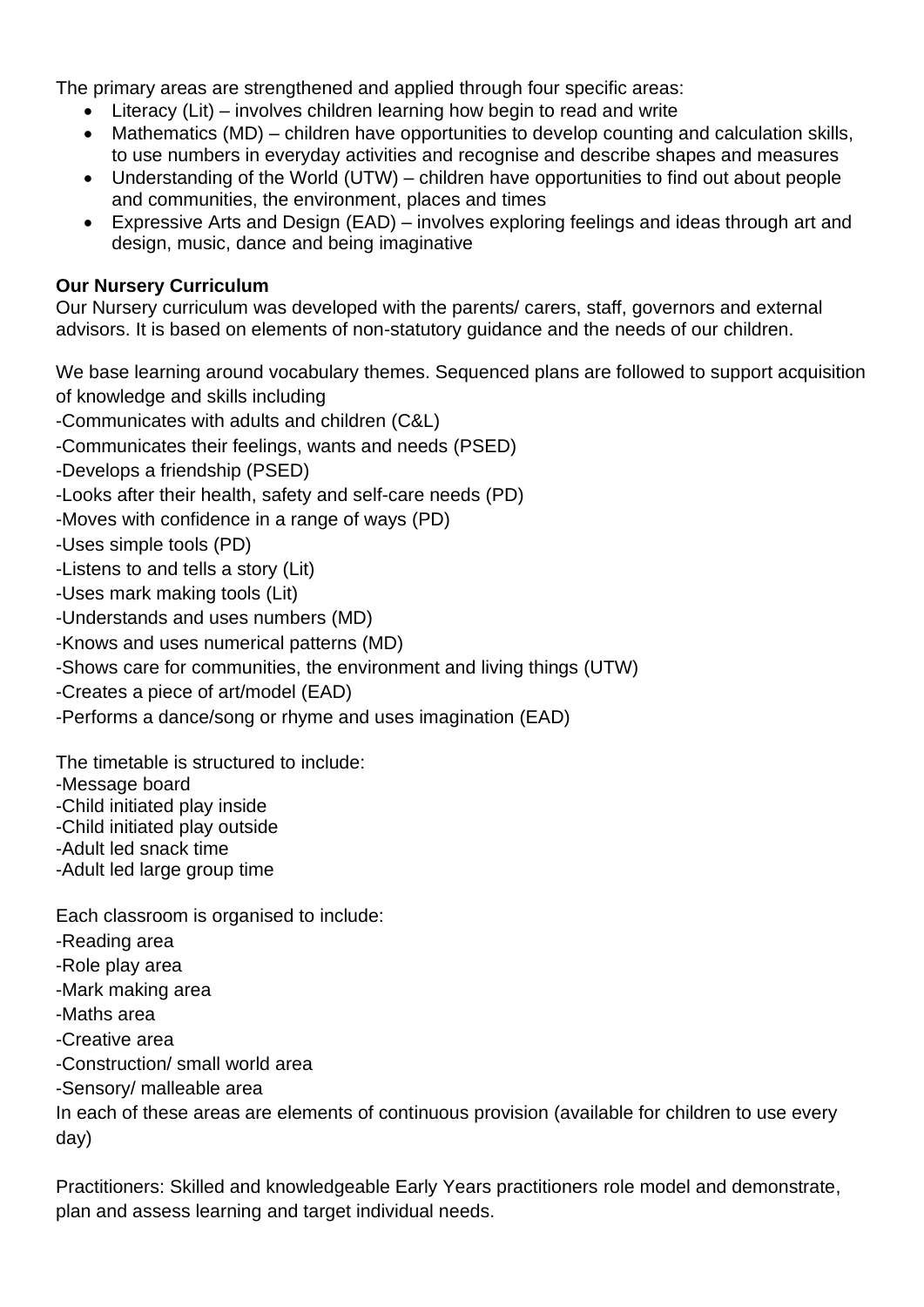At Westfield Nursery School we are committed to underpinning our provision with the four themes of the Early Years Foundation Stage

- A Unique Child
- Positive Relationships
- Enabling Environments
- Learning and Development

## **A Unique Child**

We recognise that children learn and develop in different ways and at different rates and this is reflected in our provision. Children will play and explore and 'have a go' at using all available resources, developing their experiences. Children will develop resilience and enjoy achievements through active learning. Children will make links; explore their ideas and strategies for problem solving through creating and thinking critically.

Practitioners support the children in developing all these characteristics through playing alongside children and, where necessary, scaffolding and supporting their thoughts.

Children are treated fairly, regardless of race, religion, gender or abilities. We welcome all children and families into our setting so that they feel included, safe and valued.

It is important to us that all children at Westfield Nursery School are 'safe'. We aim to teach children about boundaries, rules and limits and to help them understand why they are important. We provide children with choices to help them to develop these important life skills. Children are allowed to take risks but need to be taught how to recognise and avoid things that are dangerous, both within school and in the wider environment. We encourage a healthy lifestyle (mental health, exercise and healthy eating). We aim to protect the physical and psychological well-being of all children. (See our Safeguarding Policy)

Children are encouraged to develop organisational skills, independence, confidence, co-operation skills, take responsibilities and have high expectations.

#### **Positive Relationships**

We promote positive relationships between staff, parents/carers, children and other members of the school (e.g. governors) and wider community. Children are taught how to deal with difficult situations and relationships through PSED as well as through their daily interactions with adults and other children.

We recognise that parents are the child's first educators and their importance for the child's welfare and education is paramount (See Parent/ Carer Liaison Policy).

All children are greeted as they come into the nursery and have a familiar routine. Staff will work with each child on a one-to-one basis, in a small group or as part of a larger group. They can build up confidence, rapport and respect with each child so that the children feel safe, happy and enjoy their time here.

#### **Environment**

We recognise the importance of a rich learning environment both inside and outside. Learning takes place in an environment which is challenging and stimulating, peaceful and calm, happy and caring, organised, well resourced, accessible for all, encouraging and appreciative, welcoming and which provides equal opportunities.

The environment is set up in learning areas, where children can find and locate equipment and resources independently. There is an amazing outdoor area. This has a positive effect on the children's development. Being outdoors offers opportunities for doing things in different ways and on different scales than when indoors. It offers the children the opportunity to explore, use their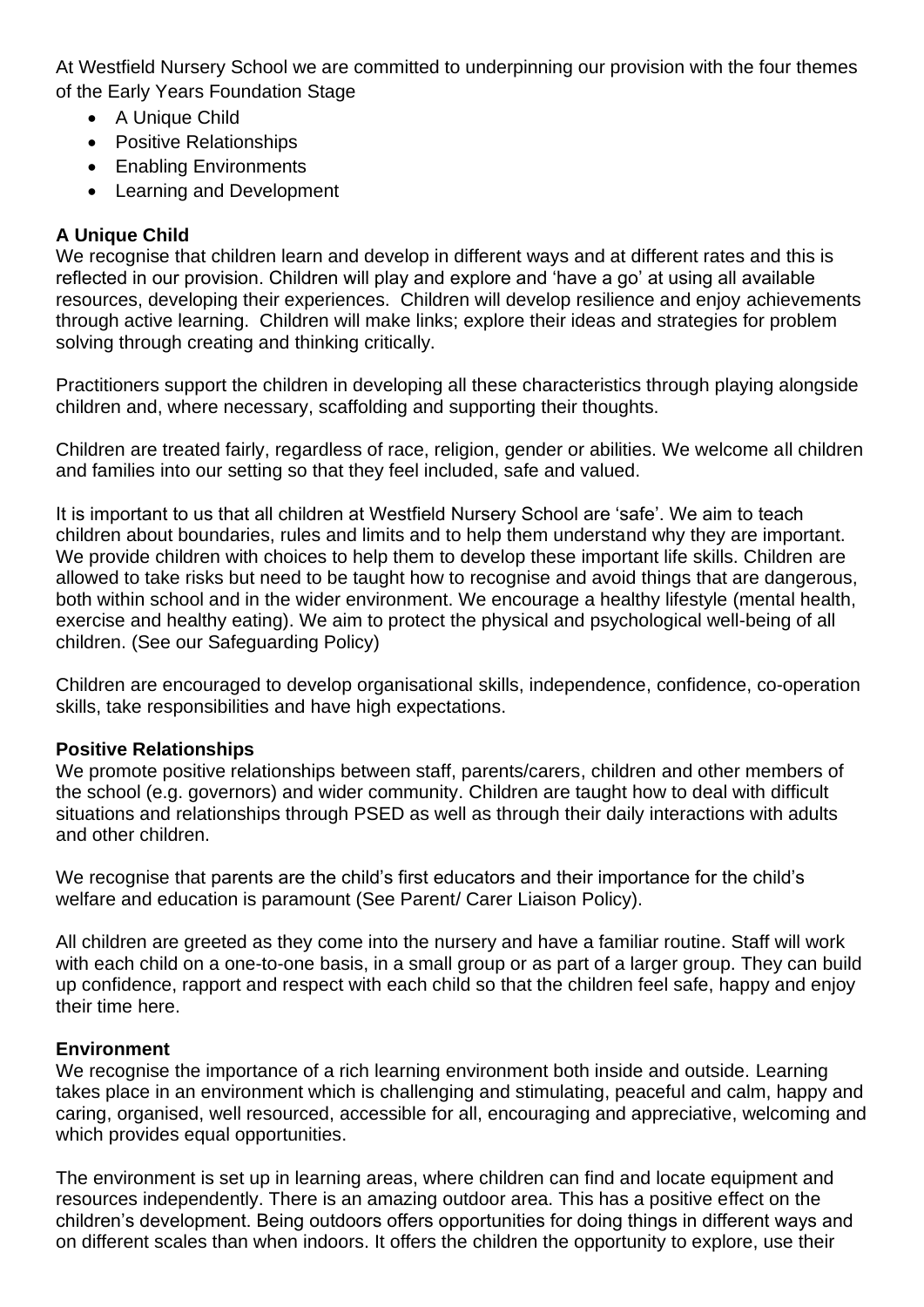senses and be physically active and exuberant. As far as possible we offer the same opportunities and areas of learning in all our environments.

The learning environment is organised to ensure that children can:

-Work individually, in groups and as a class. They make decisions, work co-operatively, solve problems, are creative, discuss their ideas, develop social skills and independence, use initiative, receive support and achieve.

## **Enrichment**

Across a year we have a range of visitors and experiences to enrich children's experience and support the building of cultural capital.

# **Planning**

Using our curriculum staff plan learning around themes which focus on key vocabulary. Adult led learning at message board teaches days of the week, the weather, number and shape and phonics. Large group times are mainly used for stories.

## **Assessment, Monitoring and Moderation**

Two-year checks are completed for those children starting in our two-year-old class.

Two weeks after settling in week a baseline is completed. Assessments are then completed at the end of each term so the school can monitor progress and target next steps. These include progress against the curriculum as well as well-being and involvement scores.

A learning journey is kept for each child with a range of photographs and pictures to show their learning during their time here.

The school has a program to monitor and evaluate the work of the school through regular scrutiny of policy, planning, assessment, observations and feedback from staff, parents and carers.

The judgements staff make are moderated with outside agencies to support validation of these assessments.

## **Resources**

Westfield Nursery School is well resourced. It is everyone's responsibility to ensure resources are well maintained and presented with care. Children are encouraged to treat their environment with respect in accordance with the agreed behavioural expectations, and it is expected that they will be taught how to use resources appropriately. One of the key messages is 'choose it, use it and put it away'. 'Tidy up time' is an important part of the daily routine and is regarded as such.

## **Working with Parents/ Carers**

We recognise parents/ carers as children's first educators and use our 'All About Me' to find out from them as much as possible about their child so we smoothly transition children into Nursery. We want to know more about learning at home and do this through our passports, our 'My home learning' sheets and consultations as well as daily communications.

Home learning challenges are set half termly and parents are kept informed through the newsletter. We encourage the borrowing of library books as often as families wish. There are a number of booklets available to parents about learning at home.

## **Continuous Professional Development**

It is the responsibility of all staff to contribute to the school development plan and to play an active part in discussion, implementation and review of agreed strategies. It is the expectation that all staff will strive to improve their own practice through reflection, learning on courses and a rigorous and meaningful performance management process.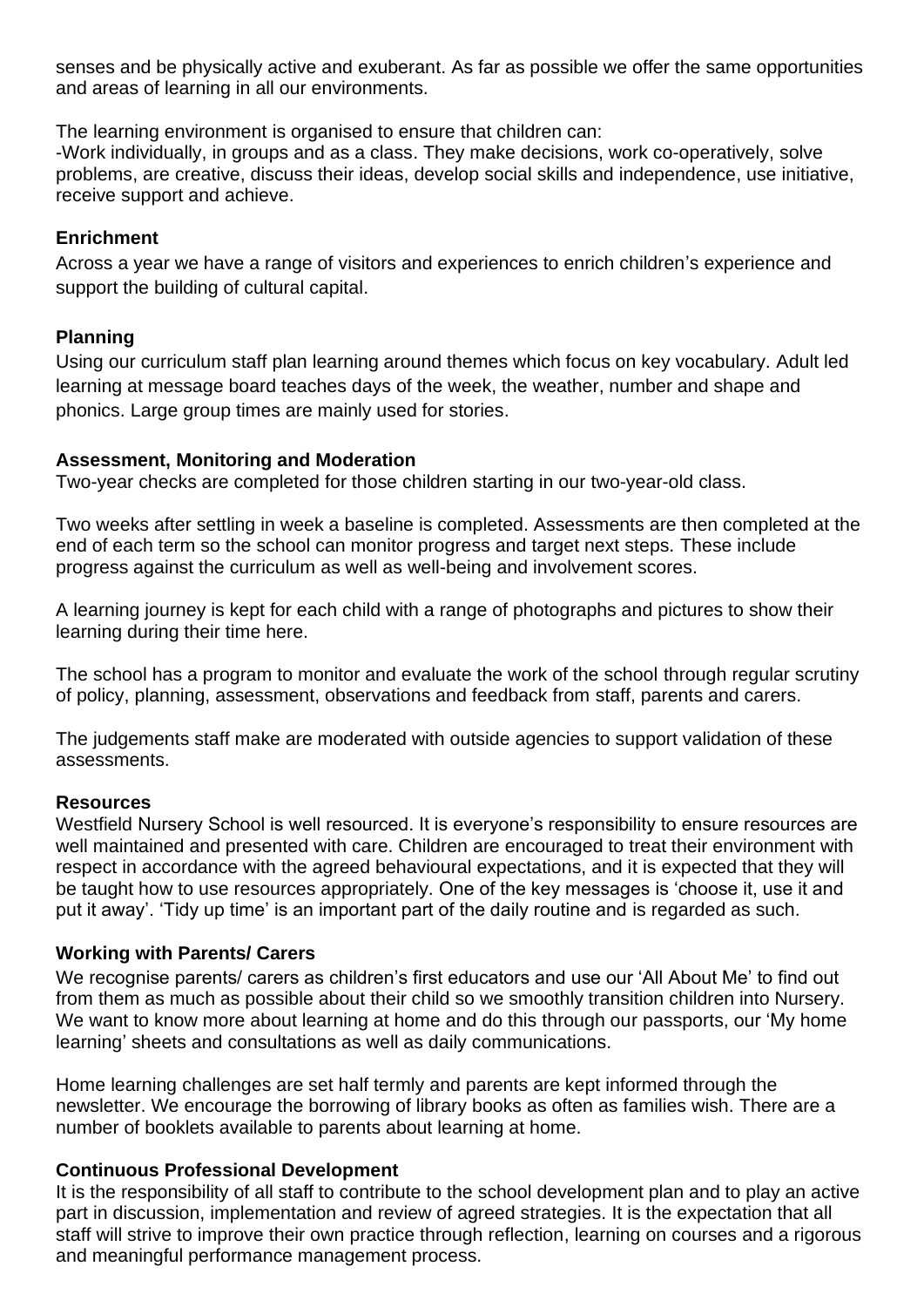**Impact** (Based on exit data and questionnaires from June 2021) Children make better than expected progress from initial baselines. Children report they like nursery and feel safe. Of all parents/ carers who responded all bar one report their child enjoys nursery and feels safe.

#### **Conclusion**

The implementation of this policy will support children's learning and a positive start on their education journey.

Reviewed March 2022